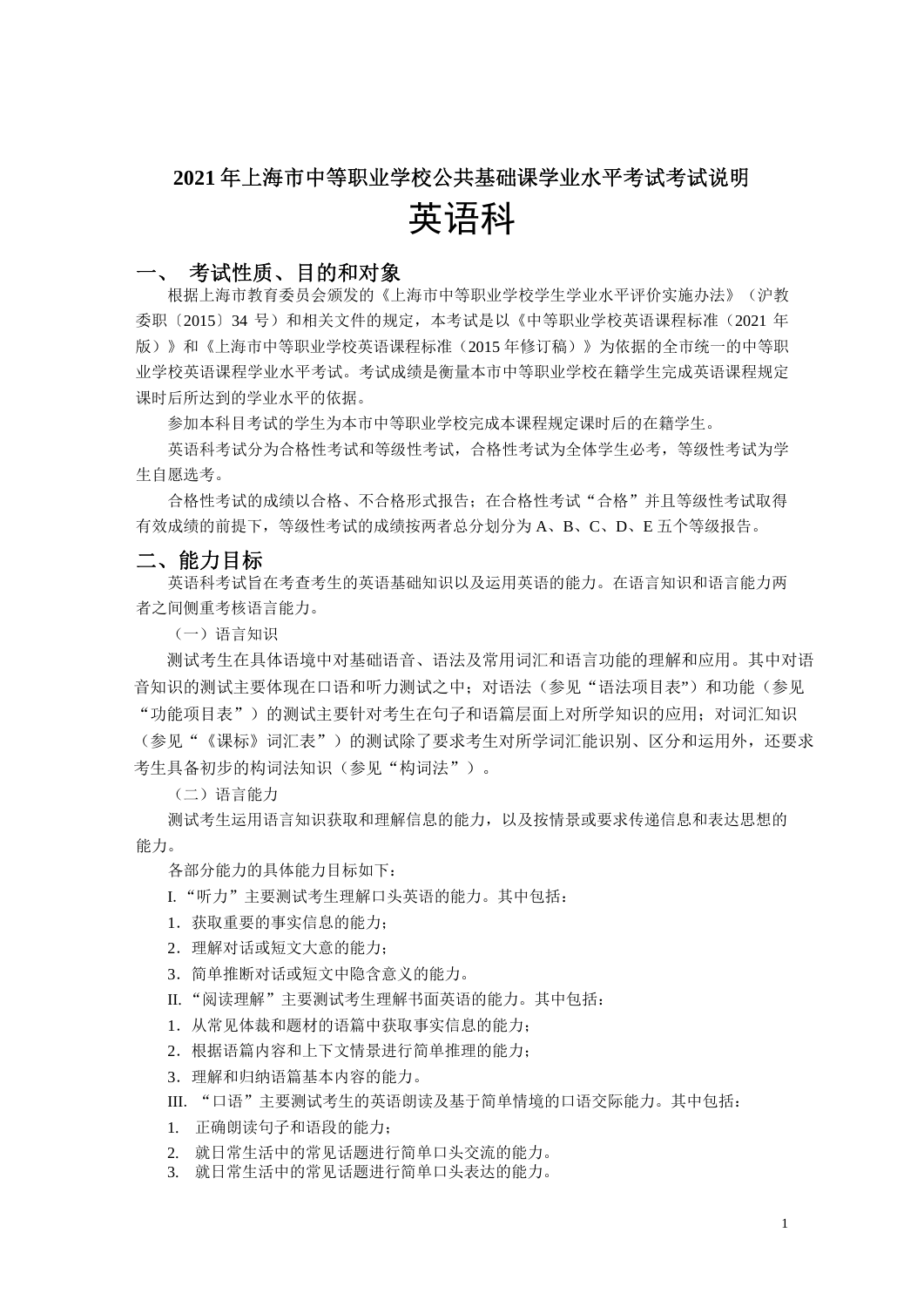- IV. "写作"主要测试考生的书面表达能力。其中包括:
- 1.正确运用语言知识组织句子的能力;
- 2.按照规定情景传递信息、进行简单叙述和评论等的能力。

# 三、考试知识内容

根据《上海市中等职业学校英语课程标准(2015 年修订稿)》,确定考试内容和要求如下: (一)基本素材

- 
- (1) 个人信息(Personal information)
- (2) 日常生活(Daily life)
- (3) 休闲娱乐(Leisure and entertainment)
- (4) 健康安全(Health and safety)
- (5) 居住环境(Living environment)
- (6) 科学技术(Science and technology)
- (7) 工作就业(Jobs and employment)
- (8) 节日习俗(Festivals and customs)
- (二)语言知识
- (1)语音
	- I. 读音规则
		- a. 元音字母在重读开、闭音节中的读音规则
		- b. 辅音字母的基本读音规则
		- c. 字母组合的读音规则
		- d. 单词重音
	- II. 国际音标
	- III. 朗读
		- a. 句子重音、意群和停顿
		- b. 连读和不完全爆破
		- c. 语调
- (2)词汇:参照《上海市中等职业学校英语课程标准(2015 年修订稿)》所附《词汇表》
- (3)语法:参照《上海市中等职业学校英语课程标准(2015 年修订稿)》(空缺处表示 不作要求)

|    | 项<br>目 |        | 分层要求 |    |
|----|--------|--------|------|----|
| 类别 |        | 容<br>内 | 合格   | 等级 |
|    | 构      | 合成法    |      |    |
| 词法 | 词      | 派生法    |      | ٦  |
|    | 法      | 转化法    |      |    |

2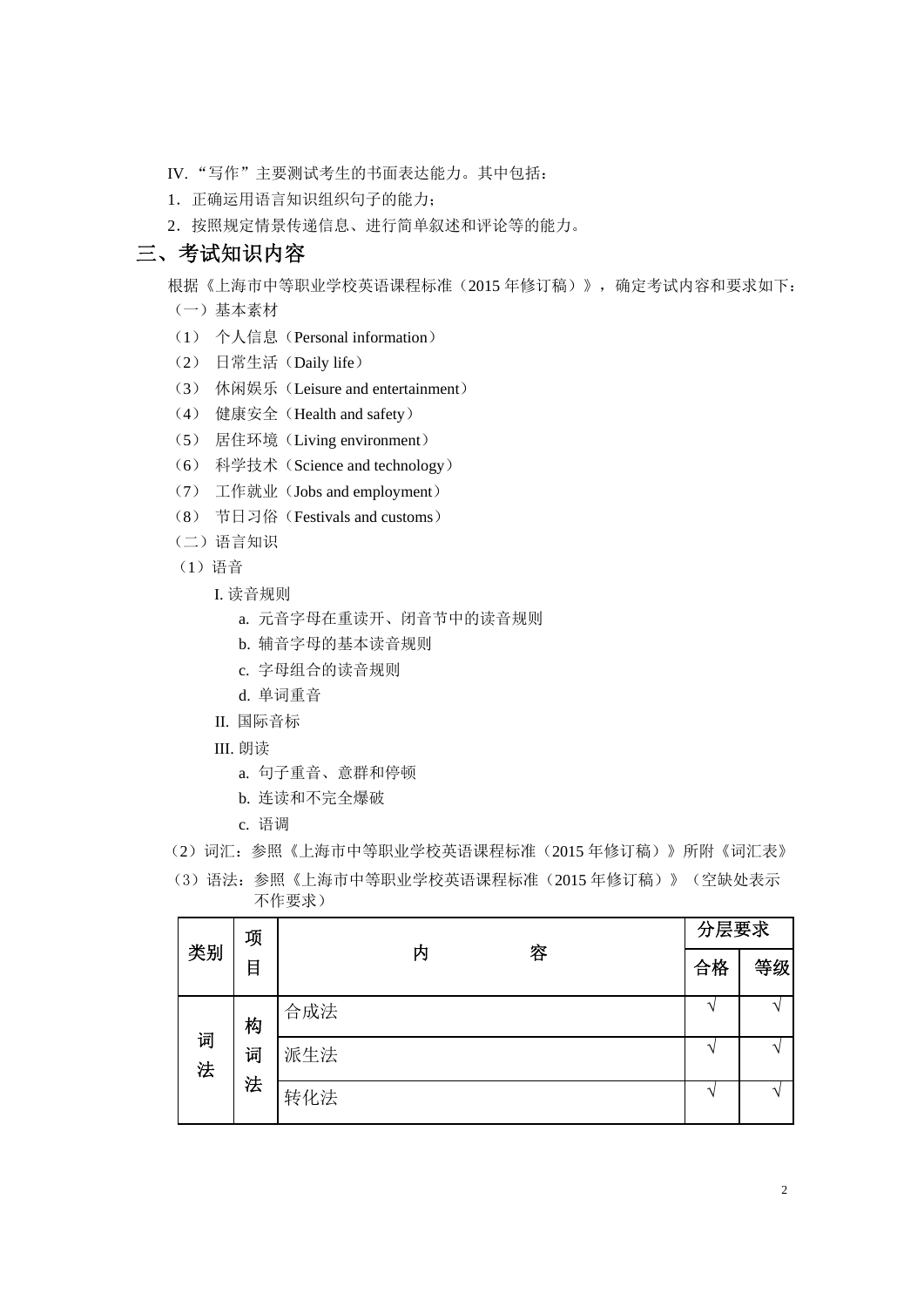|    | 项      | 内             |                     | 分层要求       |            |
|----|--------|---------------|---------------------|------------|------------|
| 类别 | 目      |               | 容                   | 合格         | 等级         |
|    | 数      | 分数、小数、百分比表达法  |                     | $\sqrt{ }$ | $\sqrt{ }$ |
|    | 词      | 基本数学运算表达      |                     |            | $\sqrt{ }$ |
|    | 形      |               |                     |            |            |
|    | 容      | 比较级和最高级的构成和用法 |                     | $\sqrt{}$  | $\sqrt{}$  |
|    | 词      |               |                     |            |            |
|    | 副<br>词 | 比较级和最高级的构成和用法 |                     | $\sqrt{}$  | $\sqrt{}$  |
|    |        | 情态动词          | 情态动词+动词原形           | $\sqrt{}$  | $\sqrt{}$  |
|    |        |               | 情态动词+动词完成式          |            | $\sqrt{}$  |
|    |        |               | 一般现在时的构成和用法         | $\sqrt{}$  | $\sqrt{}$  |
|    |        |               | 一般过去时的构成和用法         | $\sqrt{ }$ | $\sqrt{}$  |
| 词  |        | 时态            | 一般将来时的构成和用法         | $\sqrt{}$  | $\sqrt{}$  |
|    |        |               | 现在进行时的构成和用法         | $\sqrt{}$  | $\sqrt{}$  |
|    |        |               | 现在完成时的构成和用法         | $\sqrt{ }$ | $\sqrt{}$  |
|    | 动      |               | 过去进行时的构成和用法         |            | $\sqrt{}$  |
|    |        |               | 过去完成时的构成和用法         |            | $\sqrt{}$  |
| 法  |        |               | 一般现在时被动语态的构成和<br>用法 | $\sqrt{}$  | $\sqrt{}$  |
|    | 词      |               | 一般过去时被动语态的构成和<br>用法 | $\sqrt{}$  |            |
|    |        |               | 一般将来时被动语态的构成和<br>用法 | $\sqrt{}$  | V          |
|    |        | 语态            | 现在进行时被动语态的构成和<br>用法 |            | $\sqrt{}$  |
|    |        |               | 现在完成时被动语态的构成和<br>用法 |            |            |
|    |        |               | 情态动词的被动语态           |            | V          |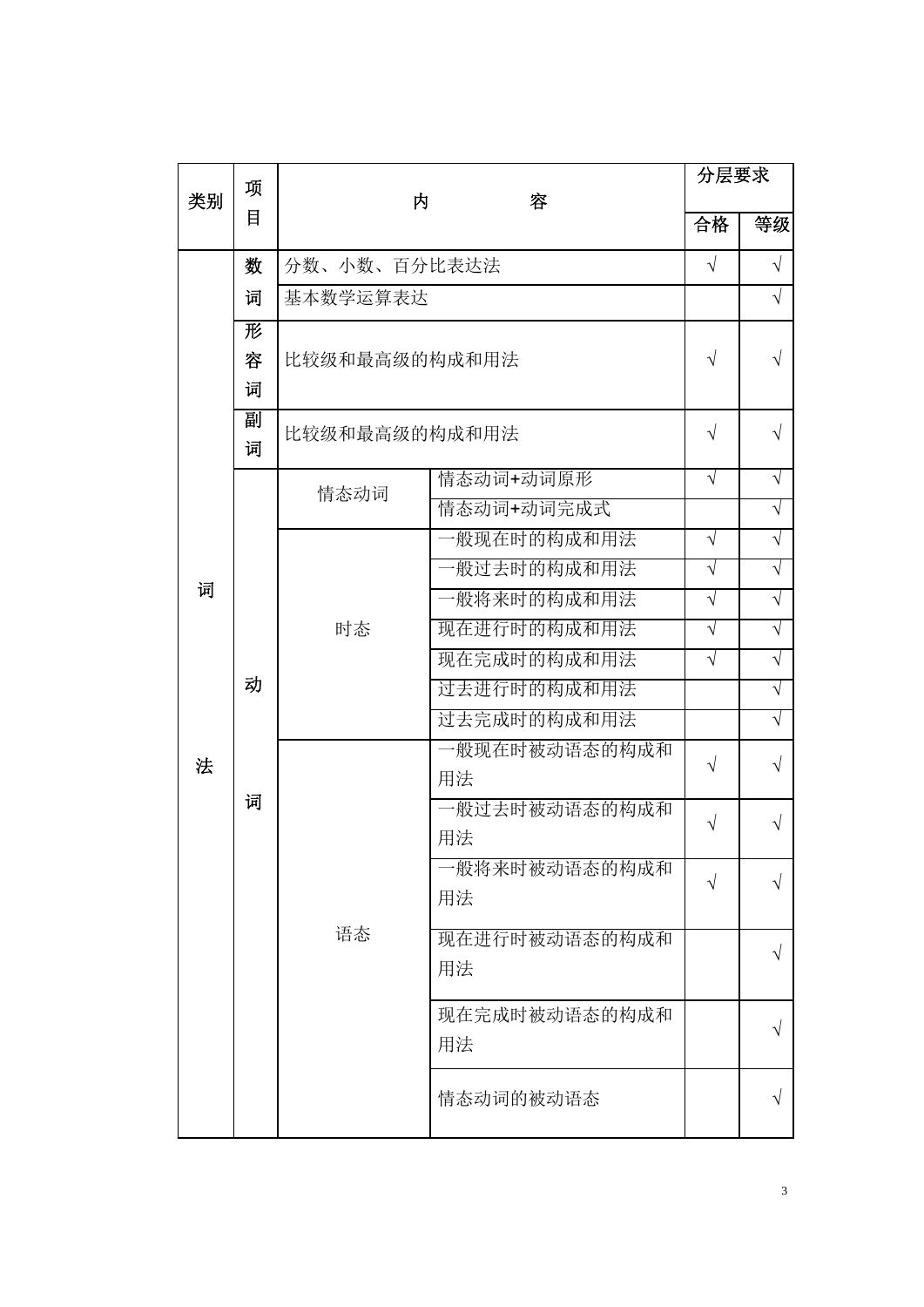|    | 项 |                  |     |        |        | 分层要求       |           |            |
|----|---|------------------|-----|--------|--------|------------|-----------|------------|
| 类别 | 目 |                  |     | 内      | 容      | 合格         | 等级        |            |
|    |   |                  |     |        | 一般式    | $\sqrt{}$  | $\sqrt{}$ |            |
|    |   |                  |     | 构成     | 完成式    |            | $\sqrt{}$ |            |
|    |   |                  |     |        | 被动式    |            | $\sqrt{}$ |            |
|    |   |                  |     |        | 作主语    | $\sqrt{}$  | $\sqrt{}$ |            |
|    |   |                  | 不定式 |        | 作宾语    | $\sqrt{}$  | $\sqrt{}$ |            |
|    |   |                  |     | 用法     | 作表语    |            | $\sqrt{}$ |            |
|    |   |                  |     |        | 作定语    |            | $\sqrt{}$ |            |
|    | 动 |                  |     |        | 作状语    | $\sqrt{ }$ | $\sqrt{}$ |            |
|    |   |                  |     |        | 作宾语补足语 | $\sqrt{}$  | $\sqrt{}$ |            |
|    |   |                  |     |        | 一般式    | $\sqrt{ }$ | $\sqrt{}$ |            |
| 词  |   |                  |     |        | 构成     | 完成式        |           | $\sqrt{ }$ |
|    |   |                  | 动名词 |        | 被动式    |            | $\sqrt{}$ |            |
|    |   |                  |     |        | 作宾语    | $\sqrt{ }$ | $\sqrt{}$ |            |
|    |   |                  |     |        | 用法     | 作主语        | $\sqrt{}$ | $\sqrt{}$  |
|    |   |                  |     |        | 作表语    | $\sqrt{ }$ | $\sqrt{}$ |            |
| 法  |   |                  |     |        | 构成     | 一般式        | $\sqrt{}$ | $\sqrt{}$  |
|    |   |                  |     |        |        | 完成式        |           | $\sqrt{}$  |
|    |   |                  |     | 现<br>在 |        | 被动式        |           | $\sqrt{}$  |
|    |   |                  | 分   |        | 作表语    | $\sqrt{}$  | Ν         |            |
|    | 词 |                  | 词   | 用法     | 作定语    | $\sqrt{}$  | $\sqrt{}$ |            |
|    |   | 分<br>词<br>过<br>去 |     | 作状语    |        | $\sqrt{}$  |           |            |
|    |   |                  |     |        | 作宾语补足语 |            | $\sqrt{}$ |            |
|    |   |                  |     |        | 作表语    | $\sqrt{ }$ | $\sqrt{}$ |            |
|    |   |                  |     | 用法     | 作定语    | $\sqrt{ }$ | $\sqrt{}$ |            |
|    |   |                  | 分   |        | 作状语    |            | $\sqrt{}$ |            |
|    |   |                  | 词   |        | 作宾语补足语 |            | $\sqrt{}$ |            |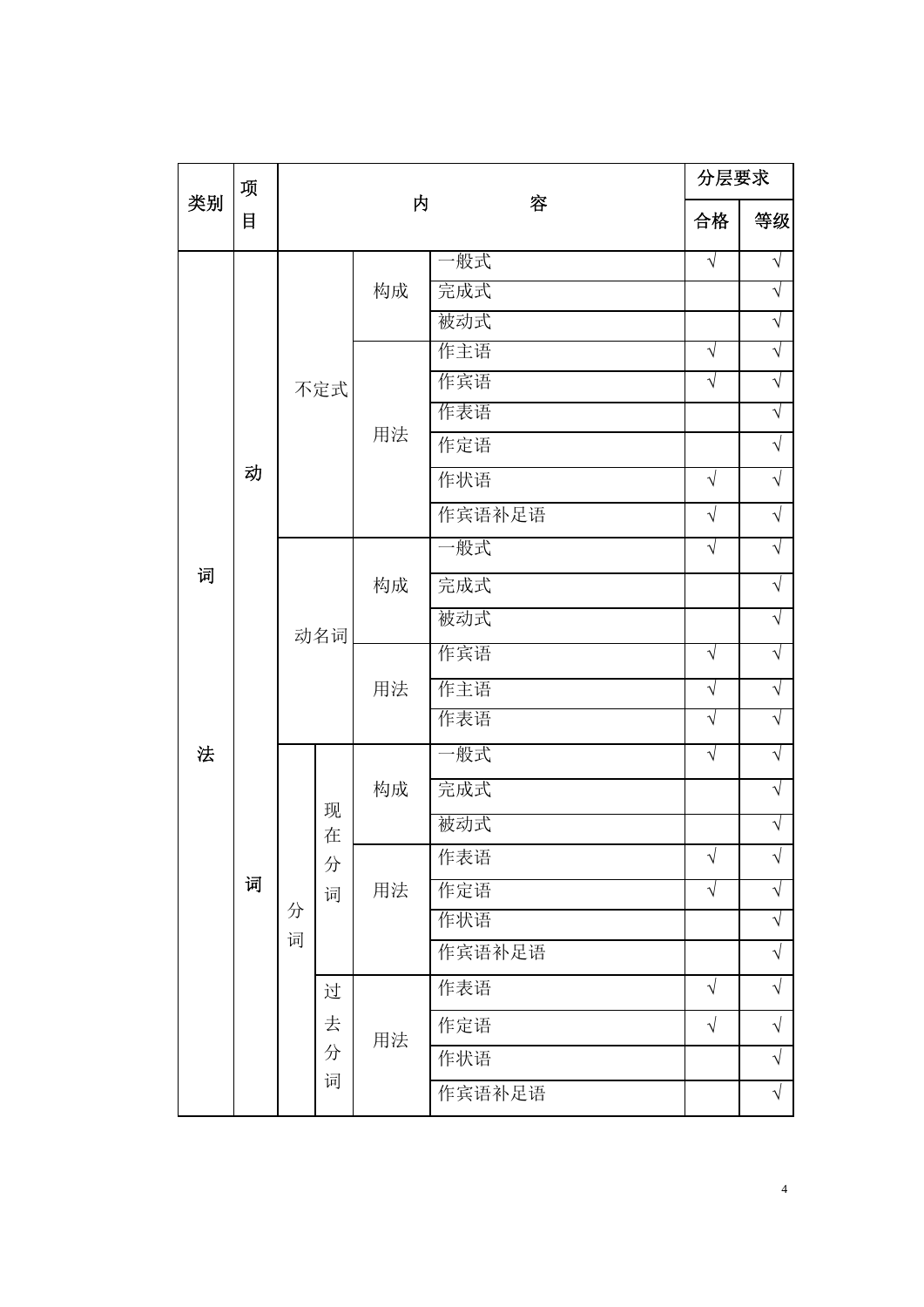|    |    |      |          | 分层要求       |            |
|----|----|------|----------|------------|------------|
| 类别 | 项目 |      | 容<br>内   | 合格         | 等级         |
|    |    |      | 时间状语从句   | $\sqrt{ }$ | $\sqrt{}$  |
|    |    |      | 原因状语从句   | $\sqrt{ }$ | $\sqrt{}$  |
|    |    |      | 条件状语从句   | $\sqrt{}$  | $\sqrt{}$  |
|    |    | 状语从  | 让步状语从句   | $\sqrt{}$  | $\sqrt{}$  |
| 句  | 复  | 句    | 地点状语从句   |            | $\sqrt{}$  |
|    |    |      | 方式状语从句   |            | $\sqrt{}$  |
|    | 合  |      | 目的状语从句   | $\sqrt{ }$ | $\sqrt{}$  |
|    |    |      | 结果状语从句   |            | $\sqrt{}$  |
| 法  | 句  | 宾语从句 |          | $\sqrt{ }$ | $\sqrt{2}$ |
|    |    | 定语从  | 限制性定语从句  | $\sqrt{}$  | $\sqrt{}$  |
|    |    | 句    | 非限制性定语从句 |            | $\sqrt{}$  |
|    |    | 主语从句 |          |            | $\sqrt{}$  |
|    |    | 表语从句 |          |            | V          |

- (三)语言功能
	- (1) 问候与道别(Greeting and saying goodbye)
	- (2)引荐与介绍(Introducing oneself and others)
	- (3)道谢与道歉(Expressing thanks and making apologies)
	- (4)预约与邀请(Making appointments and invitations)
	- (5) 祝愿与祝贺 (Expressing wishes and congratulations)
	- (6)赞同与反对(Expressing agreement and disagreement)
	- (7)接受与拒绝(Accepting and rejecting)
	- (8)喜欢与不喜欢(Likes and dislikes)
	- (9)能够与不能够 (Ability and inability)
	- (10)满意与不满意 (Satisfaction and dissatisfaction)
	- (11) 求助与提供帮助(Asking for and offering help)
	- (12) 询问与提供信息(Seeking and offering information)
	- (13)劝告与建议(Giving advice and making suggestions)
	- (14)投诉与责备(Complaining and blaming)
	- (15)表扬与鼓励(Praising and encouraging)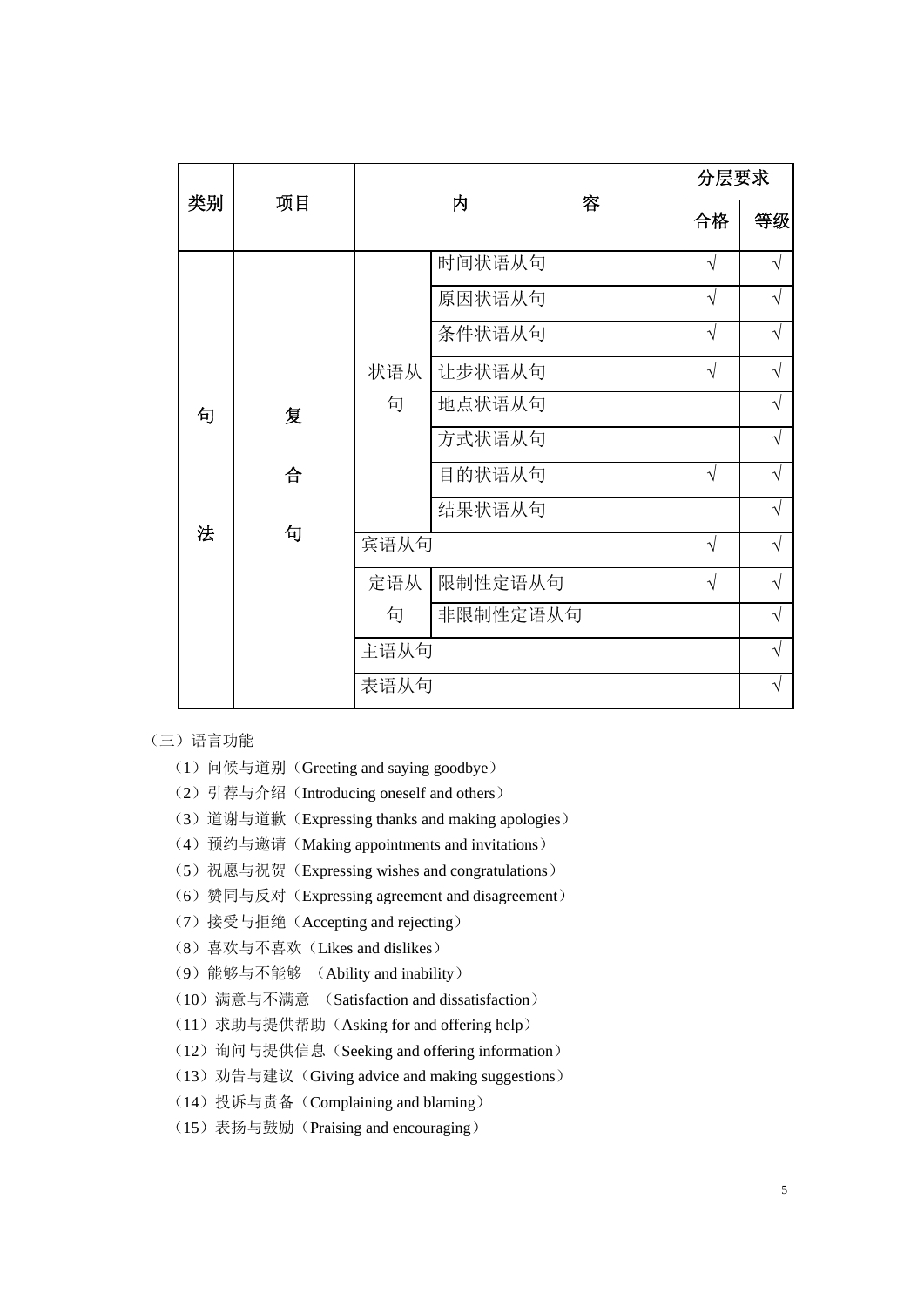- (16)指令与要求(Giving instructions and making requests)
- (17)遗憾与同情(Regret and sympathy)

# 四、考试方式与时间

(一)合格性考试

英语合格性考试采用闭卷笔试。听力考试包含在笔试中。考试时间为 60 分钟(含 20 分钟 左右的听力考试),卷面满分 100 分。

(二)等级性考试

英语等级性考试含口试与笔试两部分,口试与笔试分开进行。口试采用人机对话形式,考 试时间约为 10 分钟, 分值 20 分。笔试考试时间为 40 分钟, 卷面满分 40 分。英语等级性考试 满分合计 50 分(口试×0.5+笔试)。

# 五、试卷结构

(一)合格性考试的试卷结构

| 题<br>大         | 型<br>题       | 题量        | 分值  | 考核目标 | 时 间   |
|----------------|--------------|-----------|-----|------|-------|
|                | A. 图片选择(单句)  | 5         | 5   |      | 20 分钟 |
| 听力理解           | B. 语言功能      | 5         | 5   |      |       |
| (共30分)         | C. 对话选择(短对话) | 5         | 10  | 语言能力 |       |
|                | D. 正误判断(语篇)  | 5         | 10  |      |       |
| 语言知识           | A. 语法选择      | $10(5+5)$ | 20  | 语言知识 |       |
| (共40分)         | B. 词汇选择      | $10(5+5)$ | 20  |      | 40 分钟 |
| 阅读理解<br>(共30分) | 语篇选择 A、B、C   | 15        | 30  | 语言能力 |       |
|                | 整卷           | 55        | 100 |      | 60 分钟 |

(二)等级性考试口试部分的试卷结构

| 题      | 题<br>型  | 题<br>量   | 值<br>ΉŤ | 考核目标 | 间<br>时 |
|--------|---------|----------|---------|------|--------|
| 口语     | A. 短文朗读 |          |         |      |        |
| (共20分) | B. 快速应答 |          |         | 语言能力 | 10 分钟  |
|        | C. 情景问答 | 4 (3间1答) | 10      |      |        |

6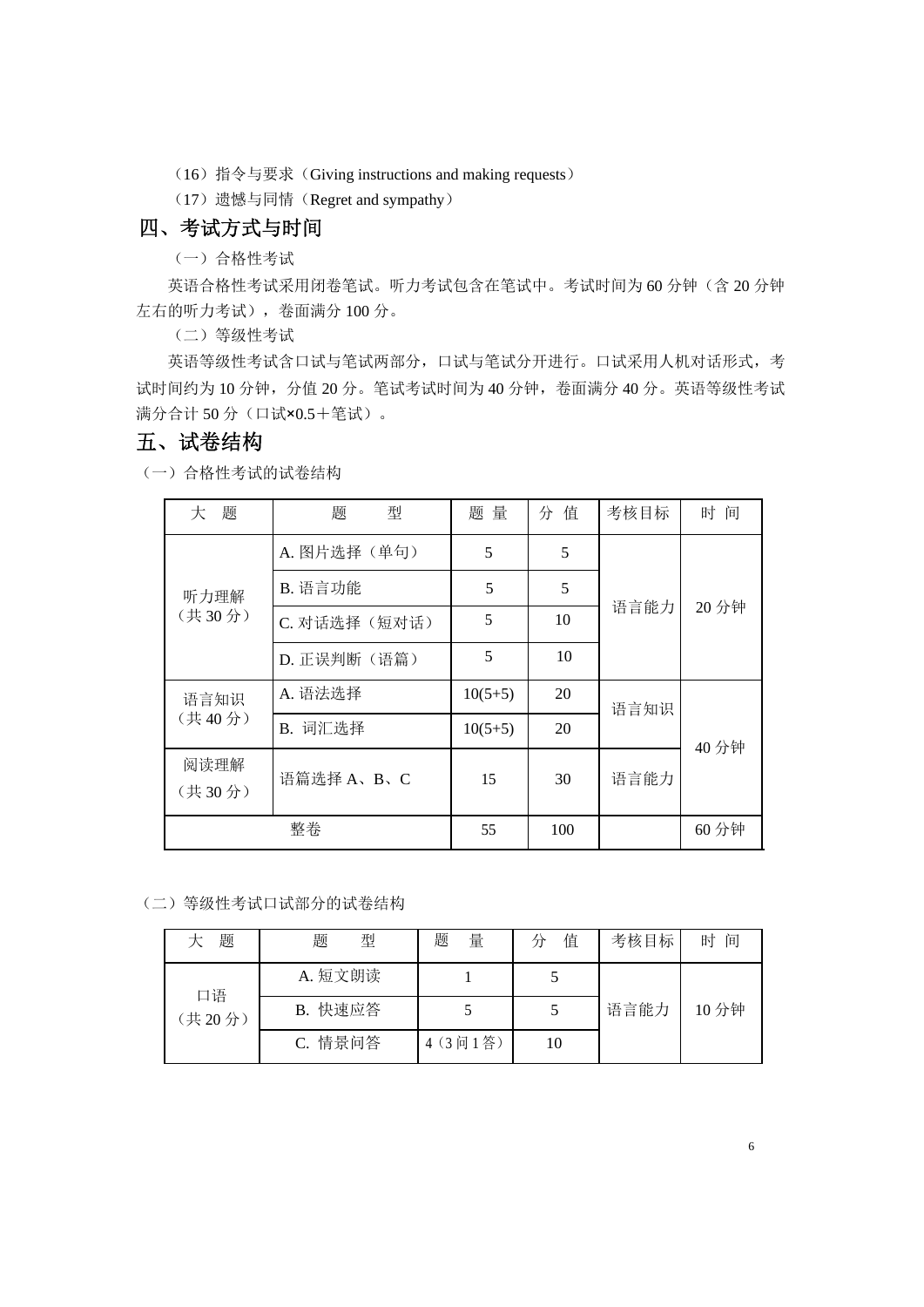(三)等级性考试笔试部分的试卷结构

| 阅读理解           | A. 选择小标题   | 10 |      |       |
|----------------|------------|----|------|-------|
| (共20分)         | 回答问题<br>В. | 10 | 语言能力 | 40 分钟 |
| 书面表达<br>(共20分) | 写作         | 20 |      |       |

# 六、题型示例

本部分编制的试题仅用于说明合格性考试和等级性考试的能力目标及题型,并不完全代表正 式考试的试题形式、内容、难度等。

## 合格性考试

**I.** 听力理解

## **Part A** 根据你听到的内容,选出相应的图片

【例 1】(Script) Mountain climbing is Henry's favourite sport.



1.

【正确选项】A

【能力目标】I.1 获取重要的事实信息的能力

# **Part B** 语言功能 (根据你听到的内容,从方框中选择最恰当的选项补全对话)

A. I'd love to, but I have to go to the airport to meet my uncle.

B. Yes, here you are.

- C. Sorry. He is having a meeting at present.
- D. She is correcting the students' papers in her office.
- E. Fine. She seems to have made new friends in no time.
- F. Not really. My feet are killing me. Can we call a taxi?

【例 2】(Script) – Would you like to go to the concert with me tonight? – 2

【正确选项】A 【能力目标】语言功能/预约与邀请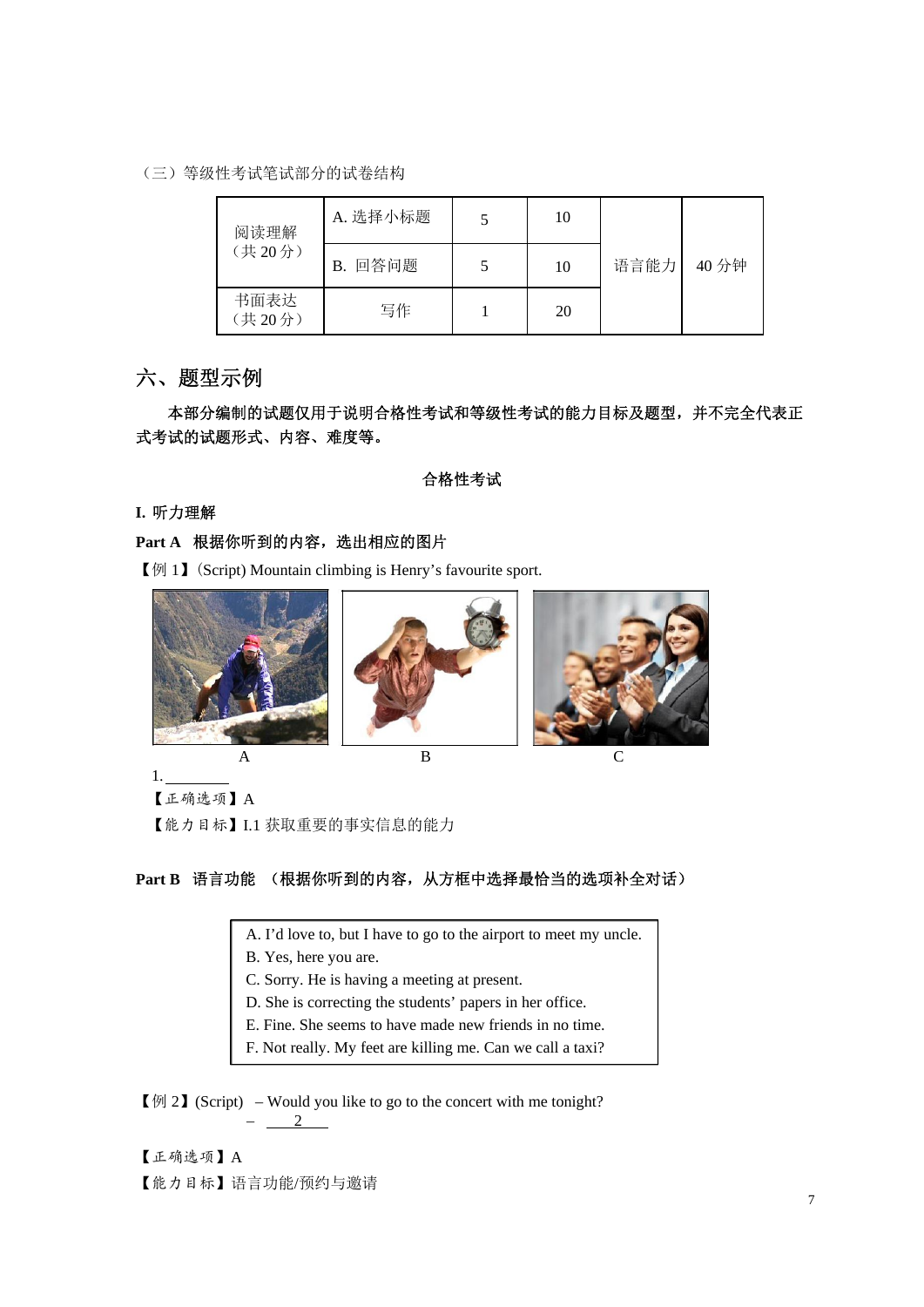|                         | Part C 根据你听到的对话和问题, 选出最恰当的答案                                                         |                        |                                                                                                                    |  |
|-------------------------|--------------------------------------------------------------------------------------|------------------------|--------------------------------------------------------------------------------------------------------------------|--|
|                         | 【例 3】 (Script) M: Is Jim on duty today, Amy?                                         |                        |                                                                                                                    |  |
|                         | W: Yes, he is.                                                                       |                        |                                                                                                                    |  |
|                         | Q: Who is on duty today?                                                             |                        |                                                                                                                    |  |
| 3. A. Jim.              | B. Tom.                                                                              | C. Amy.                | D. Ashly.                                                                                                          |  |
| 【正确选项】A                 |                                                                                      |                        |                                                                                                                    |  |
|                         | 【能力目标】I.1 获取重要的事实信息的能力                                                               |                        |                                                                                                                    |  |
|                         |                                                                                      |                        | $\llbracket \phi \rVert$ (Script) W: I like QQ-talk, but I find it very hard to make good friends on the Internet. |  |
|                         | M: Why not join a club? There you can have many friends.                             |                        |                                                                                                                    |  |
|                         | Q: What are the speakers talking about?                                              |                        |                                                                                                                    |  |
| 4. A. Having a QQ-talk. |                                                                                      | B. Using the Internet. |                                                                                                                    |  |
| C. Joining a club.      |                                                                                      | D. Making friends.     |                                                                                                                    |  |
| 【正确选项】D                 |                                                                                      |                        |                                                                                                                    |  |
|                         | 【能力目标】I.2 理解对话大意的能力                                                                  |                        |                                                                                                                    |  |
|                         | $\llbracket \varnothing \rceil$ (Script) W: When did you get up this morning, David? |                        |                                                                                                                    |  |
|                         | M: I got up at 6:00 and had breakfast ten minutes later.                             |                        |                                                                                                                    |  |
|                         | Q: What time did David have breakfast this morning?                                  |                        |                                                                                                                    |  |
| 5. A. At 6:00.          | B. At 6:10.                                                                          | $C.$ At $6:15.$        | D. At 5:50.                                                                                                        |  |
| 【正确选项】B                 |                                                                                      |                        |                                                                                                                    |  |
|                         | 【能力目标】I.3 简单推断对话中隐含意义的能力                                                             |                        |                                                                                                                    |  |

# **Part D** 判断下列句子是否符合你听到的短文内容,符合的用"**T**"表示,不符合的用"**F**"表示

(Script) A teacher stood in front of his history class of twenty students just before handing out the final examination papers. His students sat quietly and waited for him to speak.

"It's been a pleasure teaching you this term," he said. "You've all worked very hard, so I have a pleasant surprise for you. Everyone who chooses not to take the final exam will get a 'B' for the course."

Most of the students jumped out of their seats. They thanked the teacher happily, and walked out of the classroom. Only a few students stayed. The teacher looked at them. "This is your last chance," he said. "Does anyone else want to leave?" All the students there stayed in their seats and took out their pencils.

The teacher smiled. "Congratulations," he said. "I'm glad to see you believe in yourselves. You all get A's."

【例 6】The students sat quietly to listen to a story. 【正确选项】F 【能力目标】I.1 获取事实信息的能力

【例 7】The story tells us to believe in ourselves. 【正确选项】T 【能力目标】I.2 理解短文大意的能力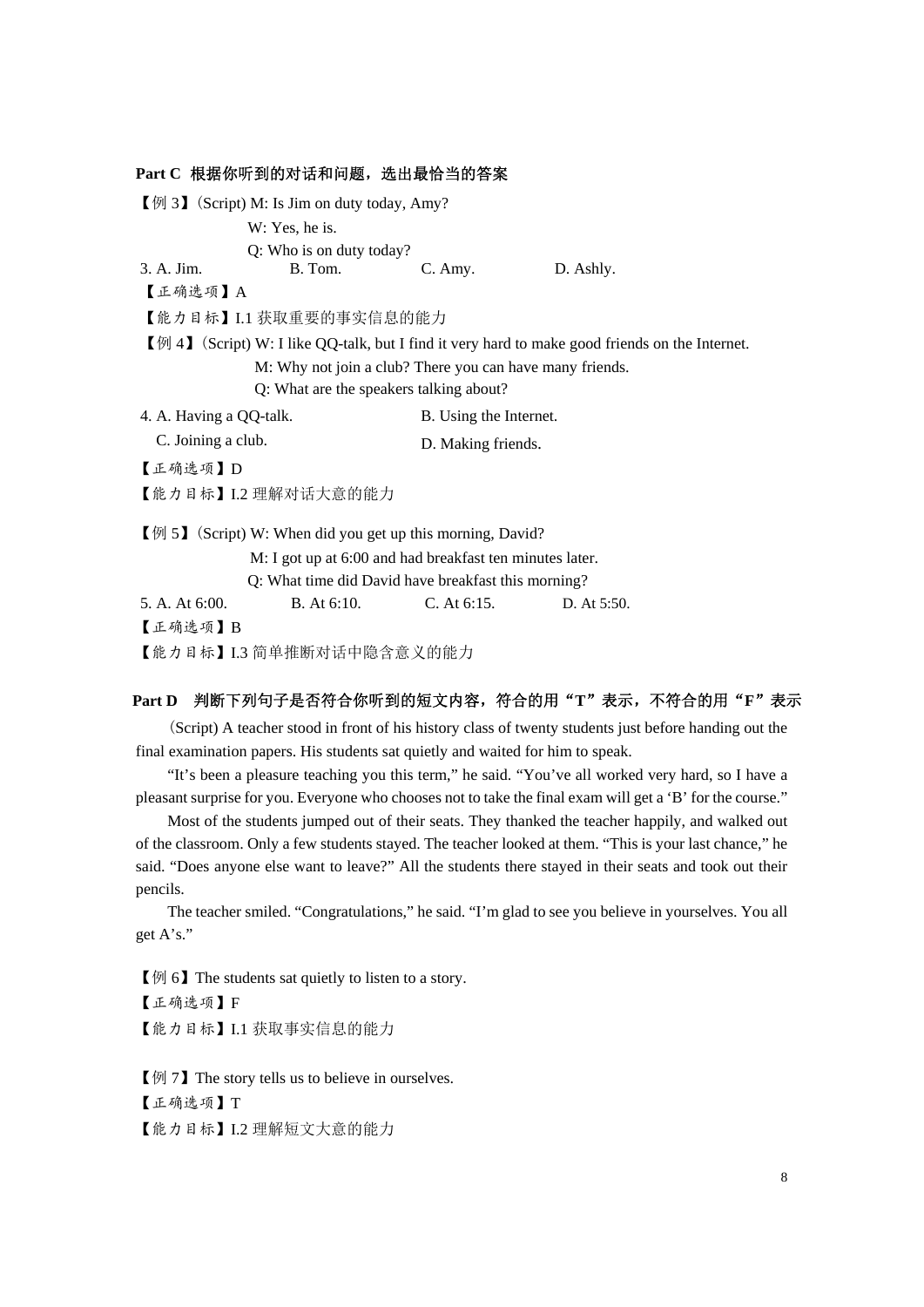#### **II**.语言知识

#### **Part A** 语法(从下列各题的四个选项中选择一个最恰当的答案)

Euro Disney was opened in 1992 in Paris. It is one fifth the size of the city. It is the world's best theme park. About 50 million visitors come 8 abroad to see Mickey and Donald each year. So it makes a lot of money and many friends! But Euro Disney had a hard time at its beginning…

8. A. from B. into B. out D. with

【例 8】About 50 million visitors come 8 abroad to see Mickey and Donald each year.

【正确选项】A

【能力目标】语法/介词

# **Part B** 词汇 (从下面的方框中选择最恰当的选项补全短文)

It was my first day at Grade 6. And the first lesson was boring English. When I was doing nothing, Mr. Gough, our new English teacher, walked into the classroom.

To my surprise, he held up a book, *The Collected Works* of Edgar Allen Poe, and asked if anyone had read it. I put my hand up, because Poe was my 9 writer. Mr. Gough asked if I really understood what the author tried to say in his book. My reply made him smile, and he asked me to write an essay on that subject.

| A. developed | B. favorite | C. gift    |
|--------------|-------------|------------|
| D. interest  | E. useful   | F. unlucky |

【例 9 】I put my hand up, because Poe was my 9 writer.

【正确选项】B

【能力目标】词汇/形容词

#### **III.** 语篇理解

# Let's be more earth friendly!

Dear students,

Please help make our school more earth friendly. We want to reduce the amount of water we use as much as possible. We also want to recycle paper, cans and bottles. So please try to follow these new school rules:

- 1. Try to use less water when you are washing your hands.
- 2. Try to write on both sides of your paper, not just on one side.
- 3. Place paper, cans and bottles in the specially labeled recycling bins.

We also hope you will volunteer—which is working without pay—as one of our Earth Friends. These are the programs you can join:

1. The Plant It program:

Students plant more trees around the school grounds.

2. The Bike It program:

Students ride their bicycles to school every day.

3. The Pool It program:

Families that live near each other *carpool* (拼车).

Good luck and thank you for helping our school become more earth friendly!

#### Mrs. Anderson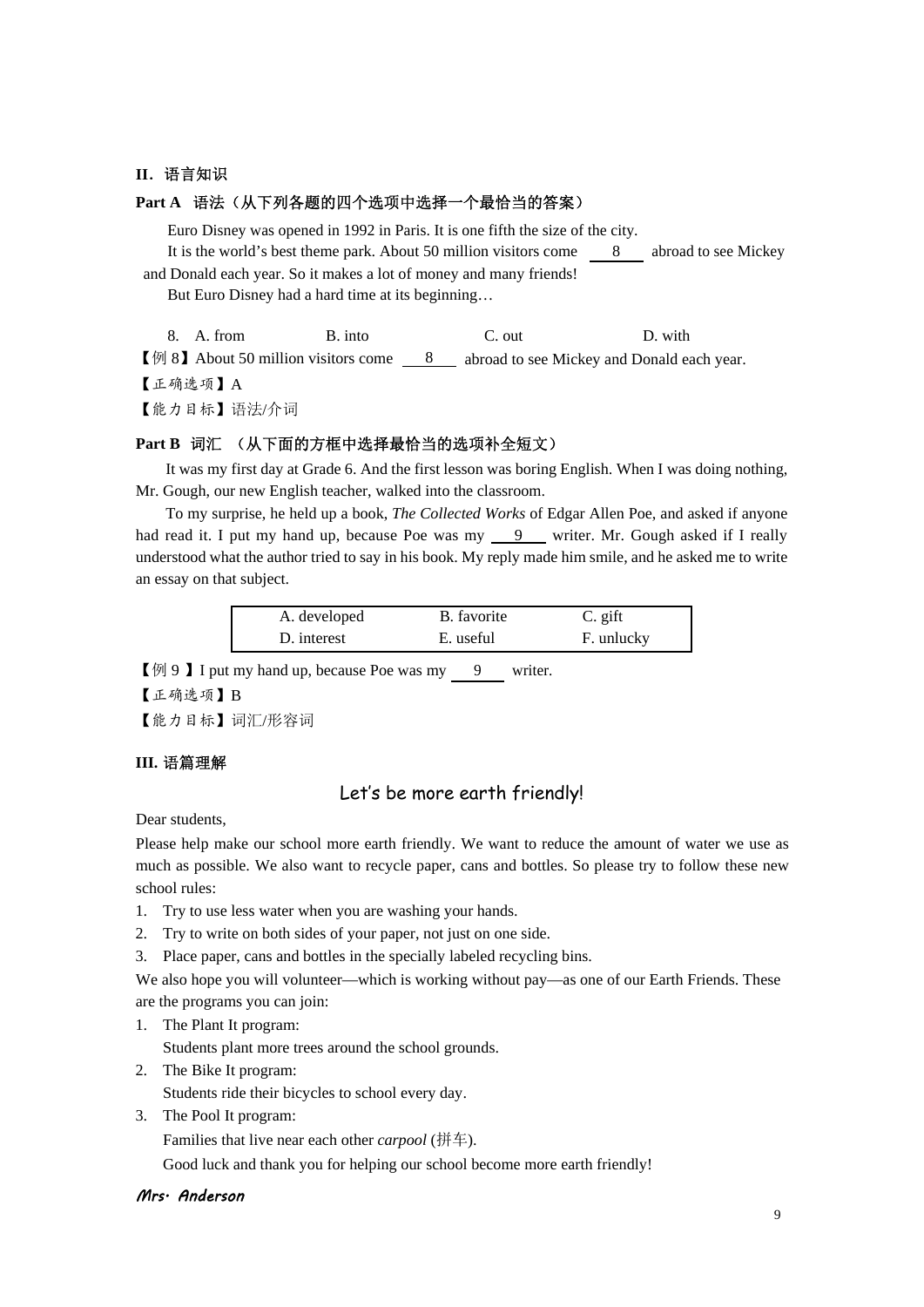| $\llbracket \varphi \rbracket$ 10 The school wants to reduce the amount of |                                                                             |                               |                  |  |  |
|----------------------------------------------------------------------------|-----------------------------------------------------------------------------|-------------------------------|------------------|--|--|
| A. money they spend                                                        |                                                                             | B. water they use             |                  |  |  |
| C. bicycles they ride                                                      |                                                                             | D. bottles they use           |                  |  |  |
| 【正确选项】B                                                                    |                                                                             |                               |                  |  |  |
|                                                                            | 【能力日标】II.1 从常见体裁和题材的语篇中获取事实信息的能力                                            |                               |                  |  |  |
|                                                                            |                                                                             |                               |                  |  |  |
| $[\frac{m}{2}]$ 11 Mrs. Anderson is                                        |                                                                             |                               |                  |  |  |
| A. a student                                                               | B. a parent                                                                 | C. the principal              | D. the volunteer |  |  |
| 【正确选项】C                                                                    |                                                                             |                               |                  |  |  |
|                                                                            | 【能力日标】II.2 根据语篇内容和上下文情景进行简单推理的能力                                            |                               |                  |  |  |
|                                                                            |                                                                             |                               |                  |  |  |
|                                                                            | $\llbracket \varnothing \rbrack$ 12) The above information is most probably |                               |                  |  |  |
| A. a notice                                                                |                                                                             | B. a list of school rules     |                  |  |  |
| C. a schedule                                                              |                                                                             | D. a letter to express thanks |                  |  |  |
| 【正确选项】A                                                                    |                                                                             |                               |                  |  |  |
|                                                                            | 【能力目标】II.3 理解和归纳语篇基本内容的能力                                                   |                               |                  |  |  |

#### 等级性考试

## 口试部分

## **I.** 朗读下列文章

【例 13】朗读下列文章

Hi, everyone. My name is Jane. Glad to study here with you all. Please let me introduce myself. I am from America. There are four people in my family. Father, mother, brother and me. My father's name is Francis, but I call him Frank, because he is my good friend. Last week he moved to China to work in an international company in Shanghai. So I am here with him and all my family. My mother is a music teacher. My brother is Sam. He is also in this school, in Grade 7. Of all the subjects I like Chinese best. I spend about two hours on it every day. I like singing very much. I think singing can make me relaxed. After class I always go to talk with my friends. I don't like to be alone. Hope I can be your best friend.

【参考答案】略 【能力目标】III.1 正确朗读句子和语段的能力

### **II.** 快速应答

【例 14】 Would you like tea or coffee?

【参考答案】Coffee, please. (Any possible answers.)

【能力目标】III. 2 就日常生活中的常见话题进行简单口头表达的能力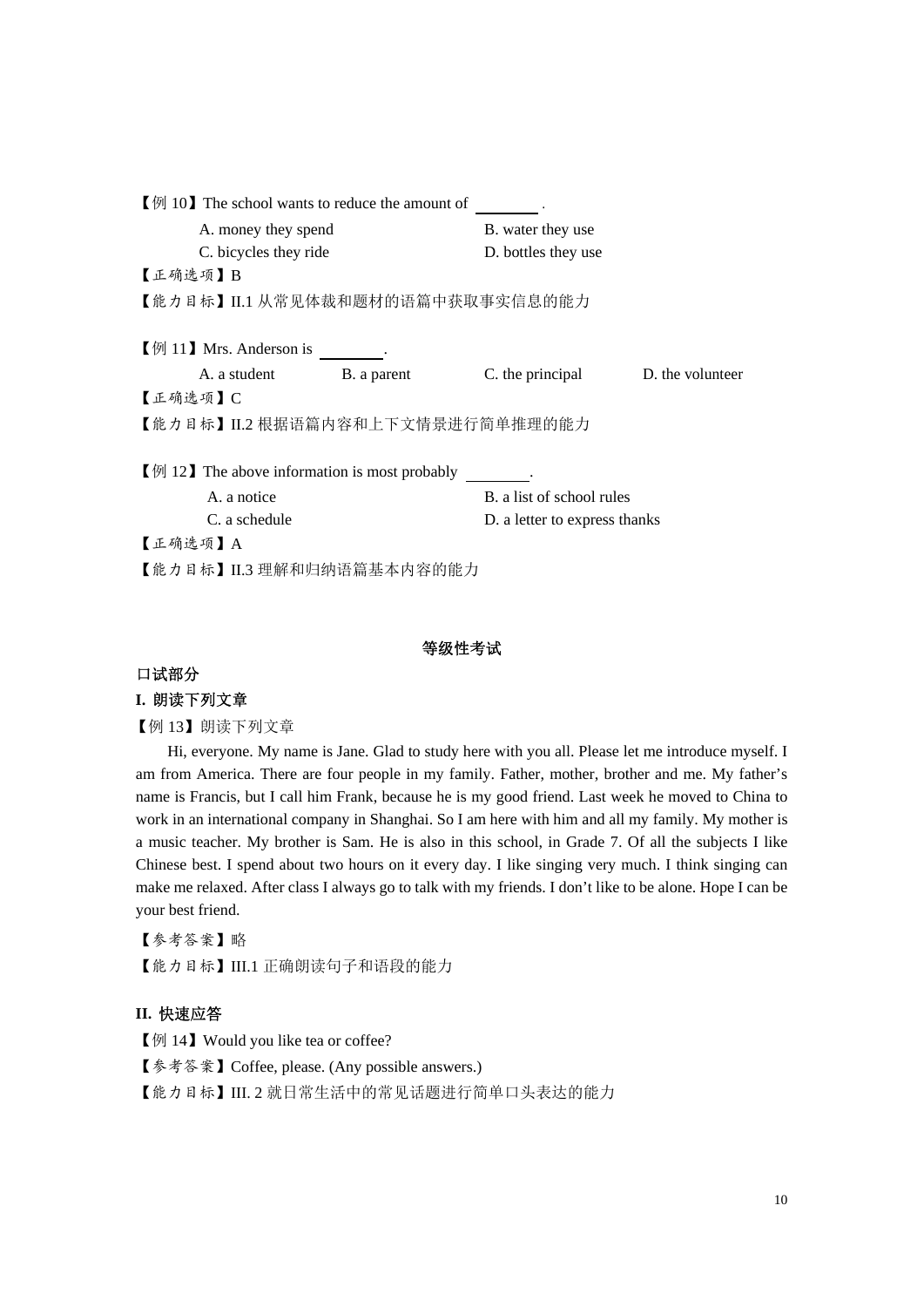#### **III.** 情景问答

You are a new worker in a foreign company. Your supervisor is an Englishman. 你是一名外资企业的新员工,你的主管是一名英国人。

Section 1: 根据以上情景和以下提示用特殊疑问词进行提问(不能重复使用同一个疑问词或疑问 词组)

【例 15】根据情景提问:You want to know about the working time.

【参考答案】How long do I need to work? / Is the working time long? (Any possible answers.)

【能力目标】III. 2 就日常生活中的常见话题进行简单口头表达的能力

【例 16】根据情景提问:You want to know about the salary.

【参考答案】How much can I get? / What about the salary? (Any possible answers.)

【能力目标】III. 2 就日常生活中的常见话题进行简单口头表达的能力

**Section 2:** 回答下列问题(至少四句话)

【例 17】根据情景回答:What's your plan for the next three years?

【参考答案】Any possible answers.

【能力目标】III. 2 就日常生活中的常见话题进行简单口头表达的能力

# 笔试部分

#### **I.** 阅读理解

**Part A** 根据段落内容,选择合适的小标题

| A. Apply for a visa      |
|--------------------------|
| B. Hand in documents     |
| C. Pass English tests    |
| D. Pack what to take     |
| E. Choose your schools   |
| F. Take particular exams |

【例 18】For English-speaking countries, applicants have to take certain exams and reach the level as the university requires. For some business colleges, scores of particular tests may also be required. 【正确选项】C

【能力目标】II. 3 理解和归纳语篇基本内容的能力

#### **Part B** 根据短文内容,回答下列问题

Fast food and too much TV time shouldn't take all the blame for the weight problems. A group of researchers say that a number of ways of modem living—from lack of sleep to living with air conditioning—may be closely related to the weight problems of many people. Lack of sleep is one factor. Research in animals and humans suggests that a lack of sleep over a long period of time can increase appetite. Studies also show that many adults and children are sleeping less than they used to. In recent years, adults have gone from sleeping for an average of nine hours to about seven hours. Another factor that may be making people overweight is air conditioning. The body burns *calories*